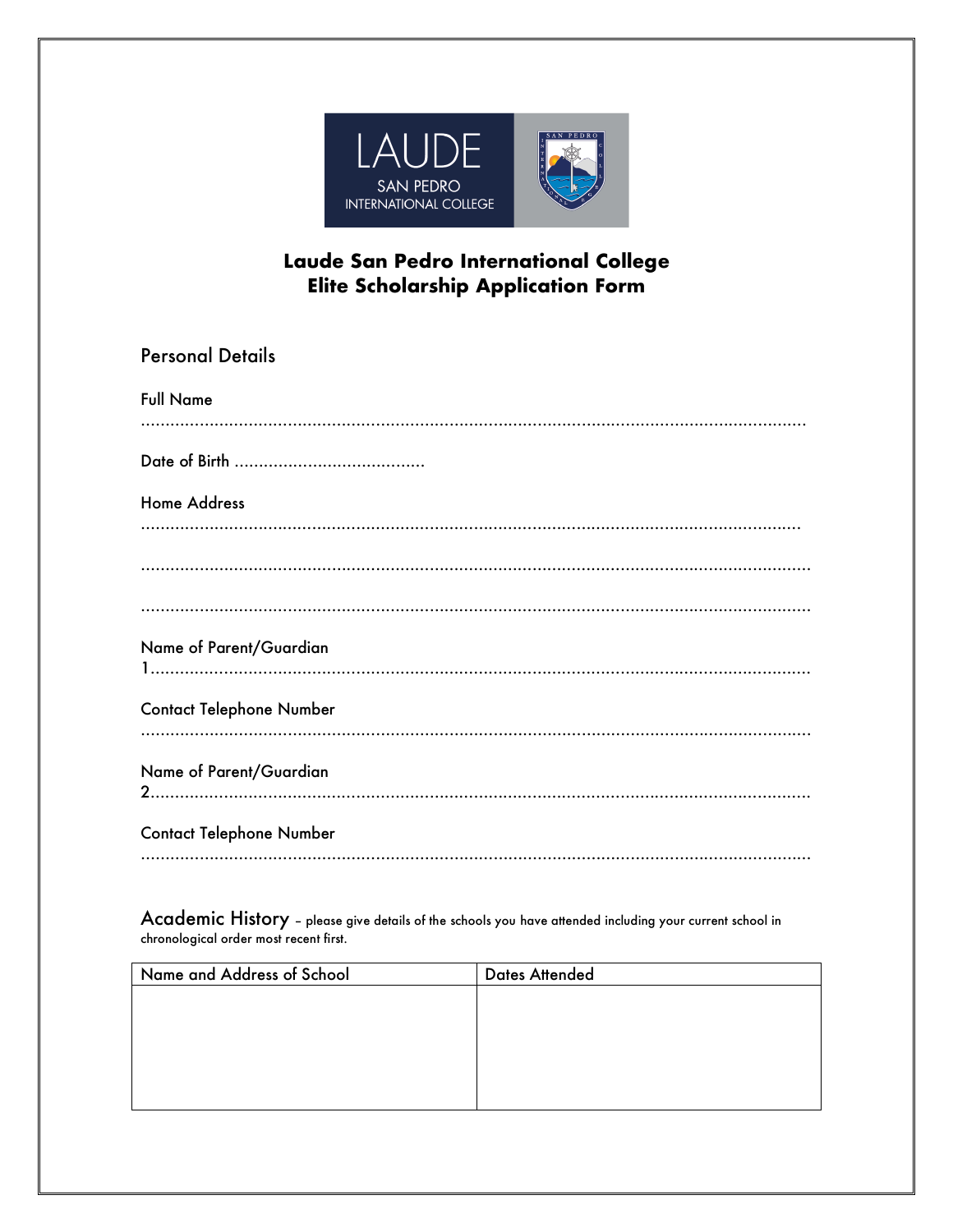## Key Stage 4 (Year 10 and 11/ESO) Academic Results

| Subject | Level | Grade |
|---------|-------|-------|
|         |       |       |
|         |       |       |
|         |       |       |
|         |       |       |
|         |       |       |
|         |       |       |
|         |       |       |
|         |       |       |
|         |       |       |
|         |       |       |
|         |       |       |
|         |       |       |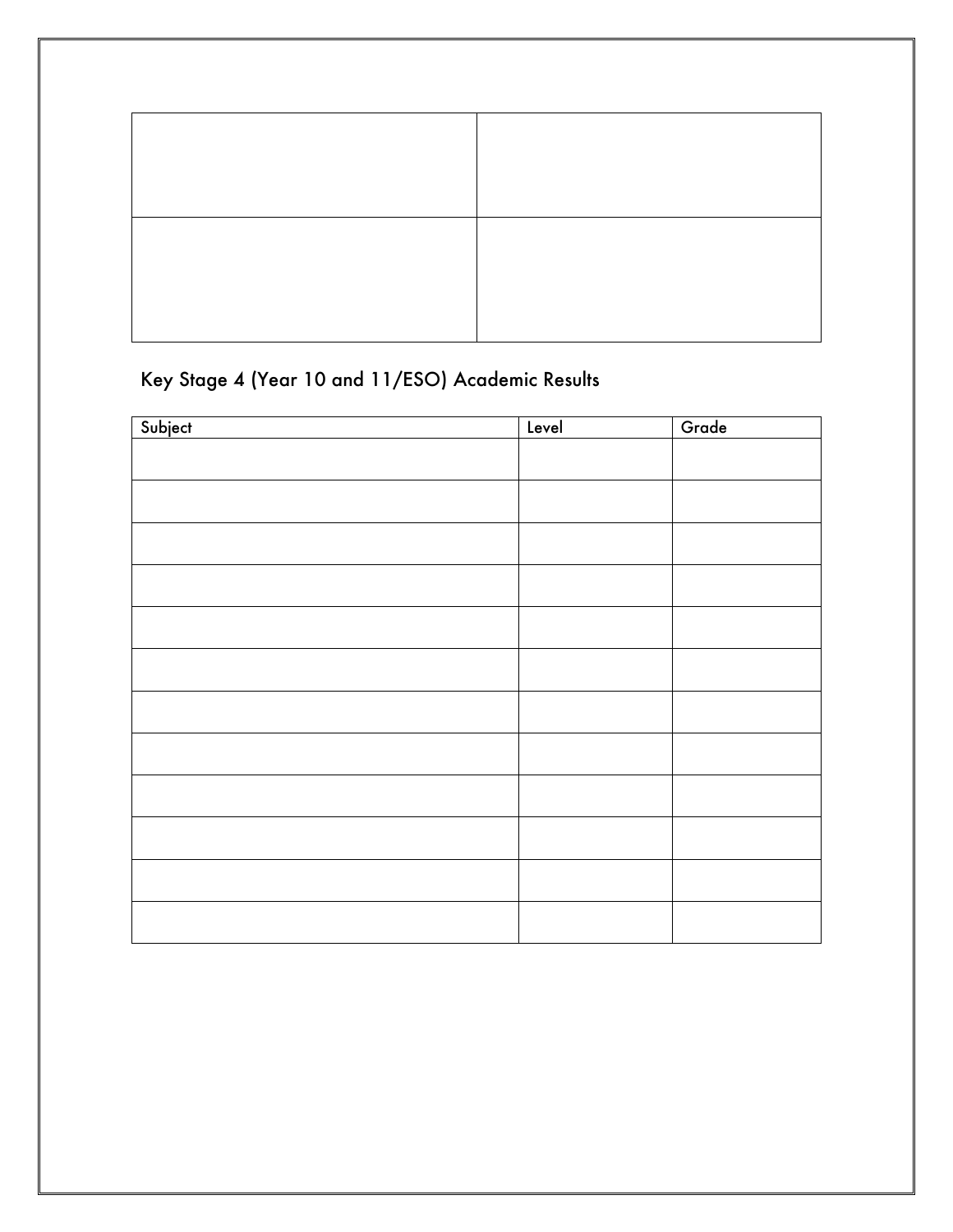Personal Statement - please use this page to explain about your personal hobbies and interests. You should include your contribution to the wider community and any significant achievements you may have had. We would also like to know about your plans for university and career ideas. In particular, we would like to know how you plan to contribute to and support the school community throughout Years 12 and 13 if you are awarded the scholarship. Please continue onto another page if necessary.